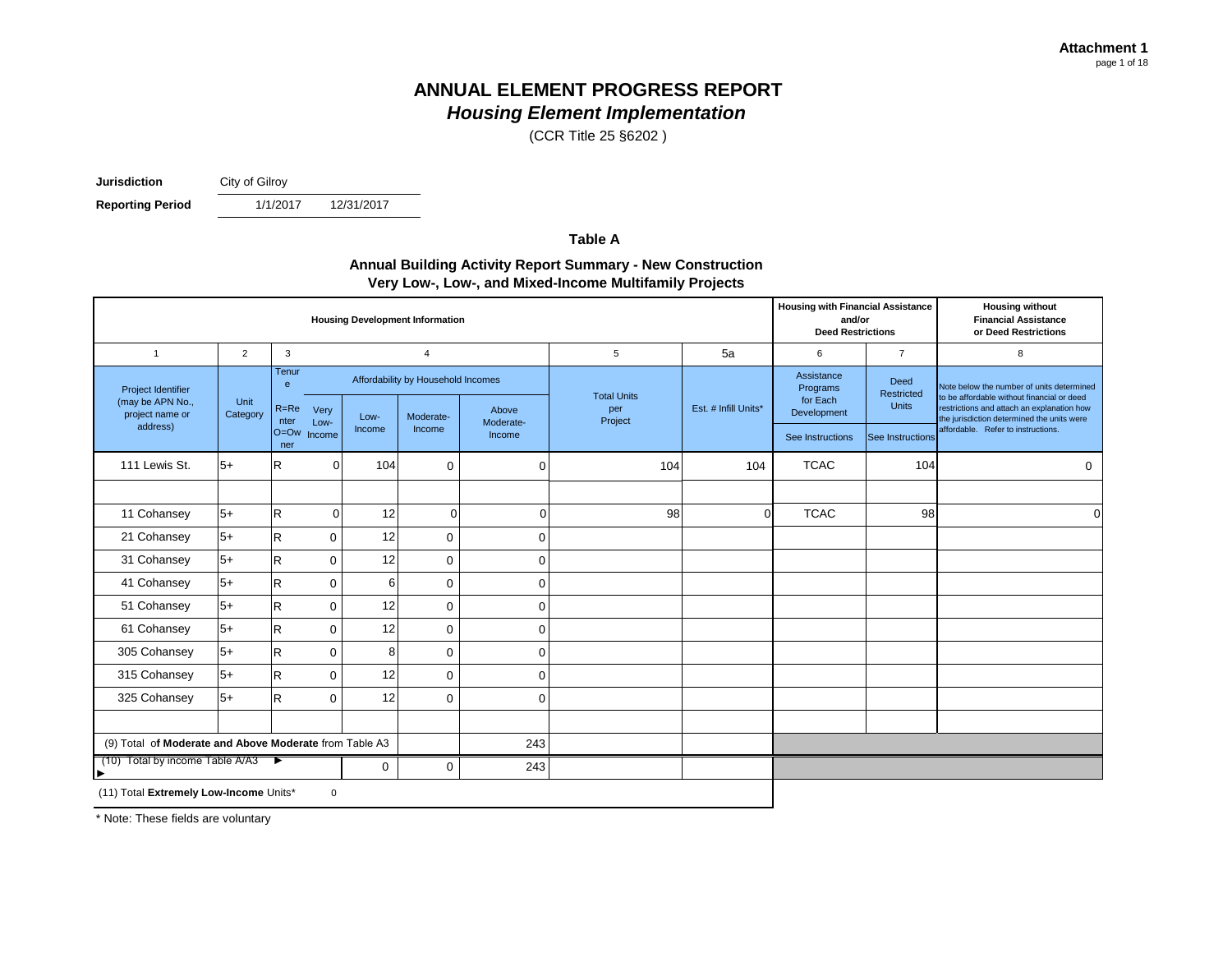#### **Attachment 1** page 2 of 18

#### **ANNUAL ELEMENT PROGRESS REPORT** *Housing Element Implementation*

(CCR Title 25 §6202 )

**Jurisdiction** City of Gilroy

**Reporting Period** 1/1/2017

12/31/2017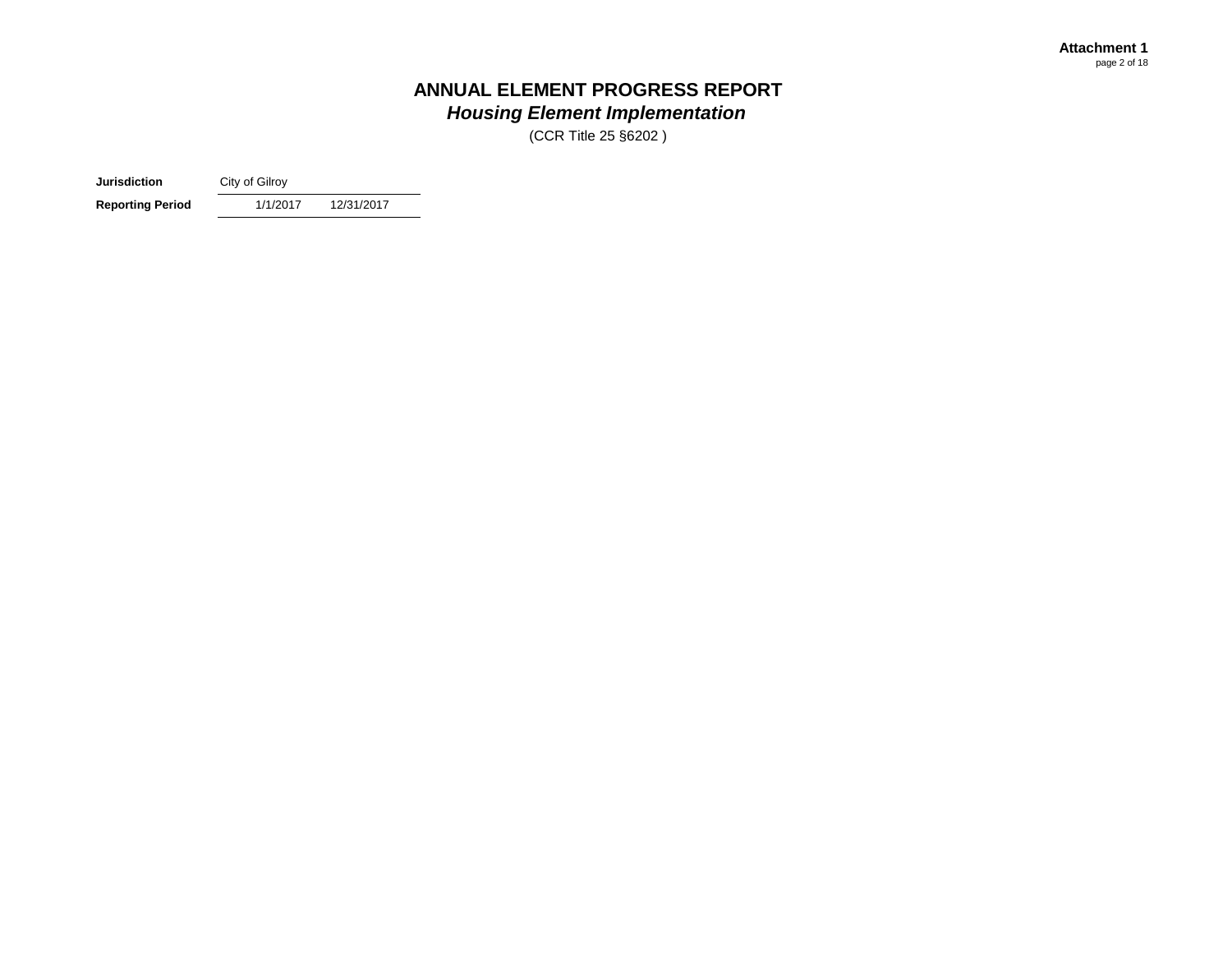(CCR Title 25 §6202 )

**Jurisdiction** City of Gilroy

**Reporting Period** 1/1/2017

12/31/2017

#### **Table A2**

#### **Annual Building Activity Report Summary - Units Rehabilitated, Preserved and Acquired pursuant to GC Section 65583.1(c)(1)**

Please note: Units may only be credited to the table below when a jurisdiction has included a program it its housing element to rehabilitate, preserve or acquire units to accommodate a portion of its RHNA which meet the specific criteria as outlined in GC Section 65583.1(c)(1)

|                                   |                         |                                                                      | Affordability by Household Incomes |             |                                                                                                                                       |
|-----------------------------------|-------------------------|----------------------------------------------------------------------|------------------------------------|-------------|---------------------------------------------------------------------------------------------------------------------------------------|
| <b>Activity Type</b>              | <b>Extrem</b><br>Income | ely Low- Very Low-<br>Low-<br><b>TOTAL UNITS</b><br>Income<br>Income |                                    |             | subsection (c)(7) of Government<br>(4) The Description should adequately document how each unit complies with<br>Code Section 65583.1 |
| (1) Rehabilitation Activity       |                         |                                                                      |                                    | $\mathbf 0$ |                                                                                                                                       |
| (2) Preservation of Units At-Risk |                         |                                                                      |                                    | $\mathbf 0$ |                                                                                                                                       |
| (3) Acquisition of Units          |                         |                                                                      |                                    | $\mathbf 0$ |                                                                                                                                       |
| (5) Total Units by Income         | $\mathbf 0$             | 0                                                                    | $\mathbf 0$                        | $\mathbf 0$ |                                                                                                                                       |

\* Note: This field is voluntary



|                                                     | .,<br>Single<br>Family | 2.<br>2 - 4 Units | 5+ Units<br>13. | <b>Second Unit</b><br>4. | <b>Mobile Homes</b> | 6.<br><b>Total</b> | <br>Number of infill<br>units* |
|-----------------------------------------------------|------------------------|-------------------|-----------------|--------------------------|---------------------|--------------------|--------------------------------|
| No. of Units Permitted for<br>Moderate              | 0                      | 0                 | 0               | 0                        | 0                   | 0                  | 0                              |
| No. of Units Permitted for<br><b>Above Moderate</b> | 242                    |                   |                 |                          | 0                   | 243                | υ                              |

\* Note: This field is voluntary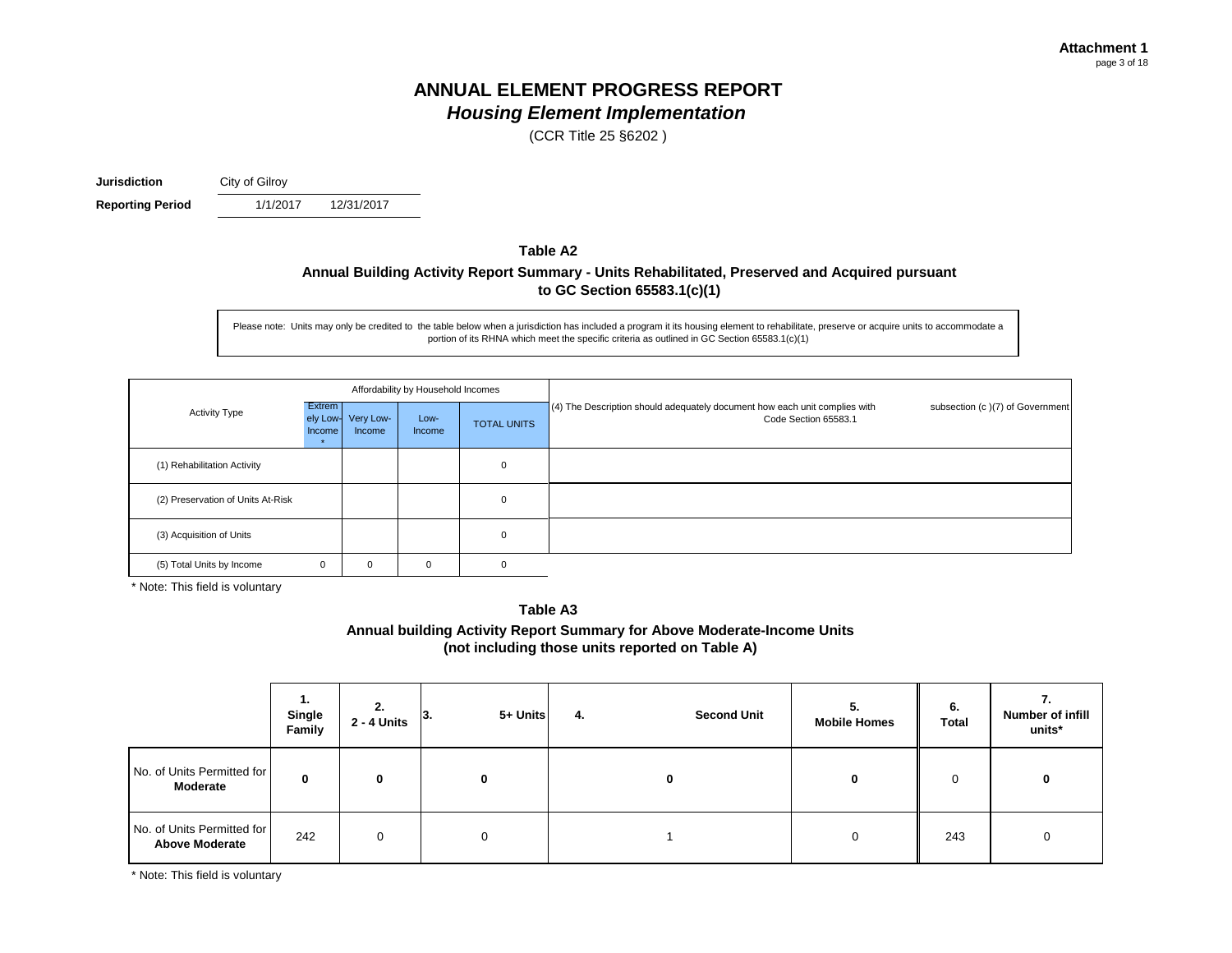# **ANNUAL ELEMENT PROGRESS REPORT**

*Housing Element Implementation*

(CCR Title 25 §6202 )

**Jurisdiction** City of Gilroy

**Reporting Period** 1/1/2017

12/31/2017

**Table B**

#### **Regional Housing Needs Allocation Progress**

**Permitted Units Issued by Affordability**

| Example.           | Enter Calendar Year starting with the first<br>year of the RHNA allocation period. See               |                                    | 2015        | 2016                   |             |                        |           |           |                        |           |           | <b>Total Units</b>     | Total                             |
|--------------------|------------------------------------------------------------------------------------------------------|------------------------------------|-------------|------------------------|-------------|------------------------|-----------|-----------|------------------------|-----------|-----------|------------------------|-----------------------------------|
|                    | <b>Income Level</b>                                                                                  | RHNA<br>Allocation<br>by<br>Income | Year        | Year<br>$\overline{2}$ | Year<br>3   | Year<br>$\overline{4}$ | Year<br>5 | Year<br>6 | Year<br>$\overline{7}$ | Year<br>8 | Year<br>9 | to Date<br>(all years) | Remaining RHNA<br>by Income Level |
| Very Low           | Deed<br>Restricted                                                                                   | 236                                | 26          | $\mathbf 0$            | 10          |                        |           |           |                        |           |           | 36                     | 200                               |
|                    | Non-deed<br>restricted                                                                               |                                    | $\mathbf 0$ | $\mathbf 0$            | $\mathbf 0$ |                        |           |           |                        |           |           |                        |                                   |
| Low                | Deed<br>Restricted                                                                                   | 160                                | 249         | $\mathbf{0}$           | 192         |                        |           |           |                        |           |           | 441                    | $\mathbf 0$                       |
|                    | Non-deed<br>restricted                                                                               |                                    | $\Omega$    | $\mathbf 0$            | $\mathbf 0$ |                        |           |           |                        |           |           |                        |                                   |
| Moderate           | Deed<br>Restricted                                                                                   | 217                                | 3           | $\mathbf 0$            | $\mathbf 0$ |                        |           |           |                        |           |           | 3                      | 210                               |
|                    | Non-deed<br>restricted                                                                               |                                    |             | $\mathbf 0$            | $\mathbf 0$ |                        |           |           |                        |           |           | $\overline{4}$         |                                   |
| Above Moderate     |                                                                                                      | 475                                | 406         | 321                    | 243         |                        |           |           |                        |           |           | 970                    | $\mathbf 0$                       |
| Total RHNA by COG. | Enter allocation number:                                                                             | 1,088                              | 688         | 321                    | 445         |                        |           |           |                        |           |           | 1,454                  |                                   |
| Total Units ▶      | $\rightarrow$                                                                                        |                                    |             |                        |             |                        |           |           |                        |           |           |                        | 410                               |
|                    | Remaining Need for RHNA Period $\rightarrow$ $\rightarrow$ $\rightarrow$ $\rightarrow$ $\rightarrow$ |                                    |             |                        |             |                        |           |           |                        |           |           |                        |                                   |

Note: units serving extremely low-income households are included in the very low-income permitted units totals.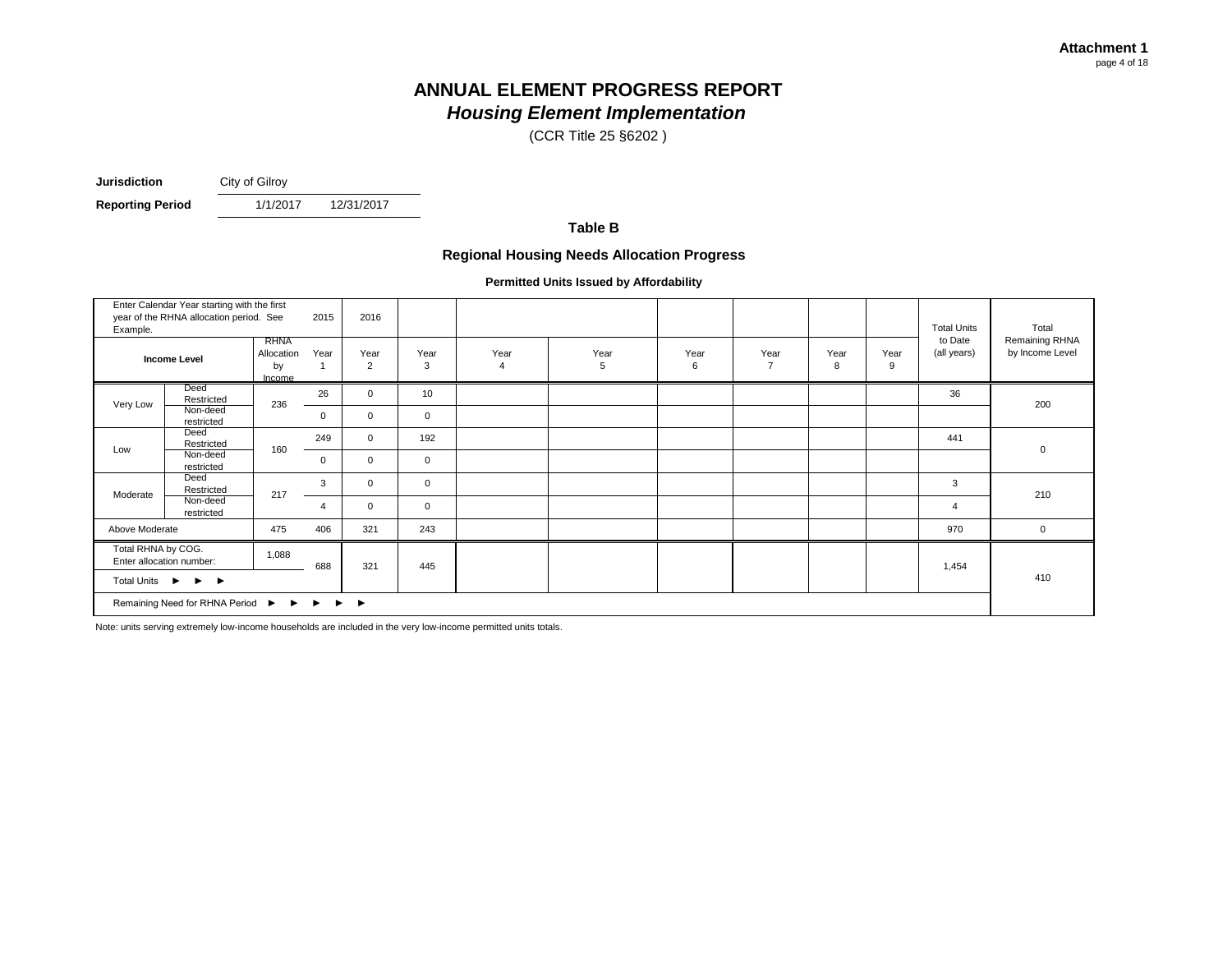(CCR Title 25 §6202 )

**Jurisdiction** City of Gilroy

**Reporting Period** 1/1/2017

12/31/2017

#### **Table C**

#### **Program Implementation Status**

| <b>Program Description</b><br>(By Housing Element Program<br>Names) | Housing Programs Progress Report - Government Code Section 65583.<br>Describe progress of all programs including local efforts to remove governmental constraints to the maintenance, improvement, and development of<br>housing as identified in the housing element.                                                                                                                                                                                                                                                                                                                       |                                                                            |                                                                                                                                                                                                                                                                                                                                                                                                                                                                                                                                                                                                                                                                                                                                                                                          |  |  |
|---------------------------------------------------------------------|----------------------------------------------------------------------------------------------------------------------------------------------------------------------------------------------------------------------------------------------------------------------------------------------------------------------------------------------------------------------------------------------------------------------------------------------------------------------------------------------------------------------------------------------------------------------------------------------|----------------------------------------------------------------------------|------------------------------------------------------------------------------------------------------------------------------------------------------------------------------------------------------------------------------------------------------------------------------------------------------------------------------------------------------------------------------------------------------------------------------------------------------------------------------------------------------------------------------------------------------------------------------------------------------------------------------------------------------------------------------------------------------------------------------------------------------------------------------------------|--|--|
| <b>Name of Program</b>                                              | <b>Objective</b>                                                                                                                                                                                                                                                                                                                                                                                                                                                                                                                                                                             | <b>Timeframe</b><br>in H.E.                                                | <b>Status of Program Implementation</b>                                                                                                                                                                                                                                                                                                                                                                                                                                                                                                                                                                                                                                                                                                                                                  |  |  |
| <b>Publicize Residential Sites Inventory</b>                        | The City shall make the residential sites<br>inventory available to developers by<br>publicizing it on the City website and<br>providing copies of the sites to developers.<br>The City shall update the list of sites annually,<br>or as projects are approved on the sites.                                                                                                                                                                                                                                                                                                                | Within 6 months of<br>adoption; update<br>annually, or as<br>needed        | The Housing Element, which includes vacant and underutilized residential sites, is<br>on the City Web Site. The Residential Vacant Land Inventory, completed<br>November 2015 is available to the public and is also on the City Web Site. An<br>update to the Vacant Land Inventory is in progress.                                                                                                                                                                                                                                                                                                                                                                                                                                                                                     |  |  |
| <b>Residential Development Ordinance</b>                            | The City shall review and revise, as<br>appropriate, the Residential Development<br>Ordinance to ensure that it does not pose a<br>constraint on the maintenance, improvement<br>and development of housing; and provides<br>capacity to meet the City's RHNA need.<br>Furthermore, the City will encourage the<br>development of housing that is affordable to a<br>variety of income groups through the<br>Residential Development Ordinance by<br>comparing its features with the Neighborhood<br>District Ordinance and making any changes<br>to ensure the two policies are compatible. | Following adoption<br>of the New General<br>Plan (estimated FY<br>2019/20) | The completion of the General Plan was suspended in April, 2016 to await the<br>outcome of an Urban Growth Boundary Initiative on the November, 2016 ballot. In<br>April, 2017, the City Council authorized resumption of the General Plan process<br>with anticipated completion in Fall, 2019. On June 6, 2016 the RDO Interim<br>Exemption was extended for 18 months to provide housing allocations pending the<br>completion of the General Plan. Once the General Plan is completed a review of<br>the RDO Ordinance and the Neighborhood District Ordinance will be completed.<br>On November 6, 2017, the City Council declined to extend the INterim Exemption<br>Ordinance allocations until completion of the 2040 General Plan, tentatively<br>scheduled for December, 2019. |  |  |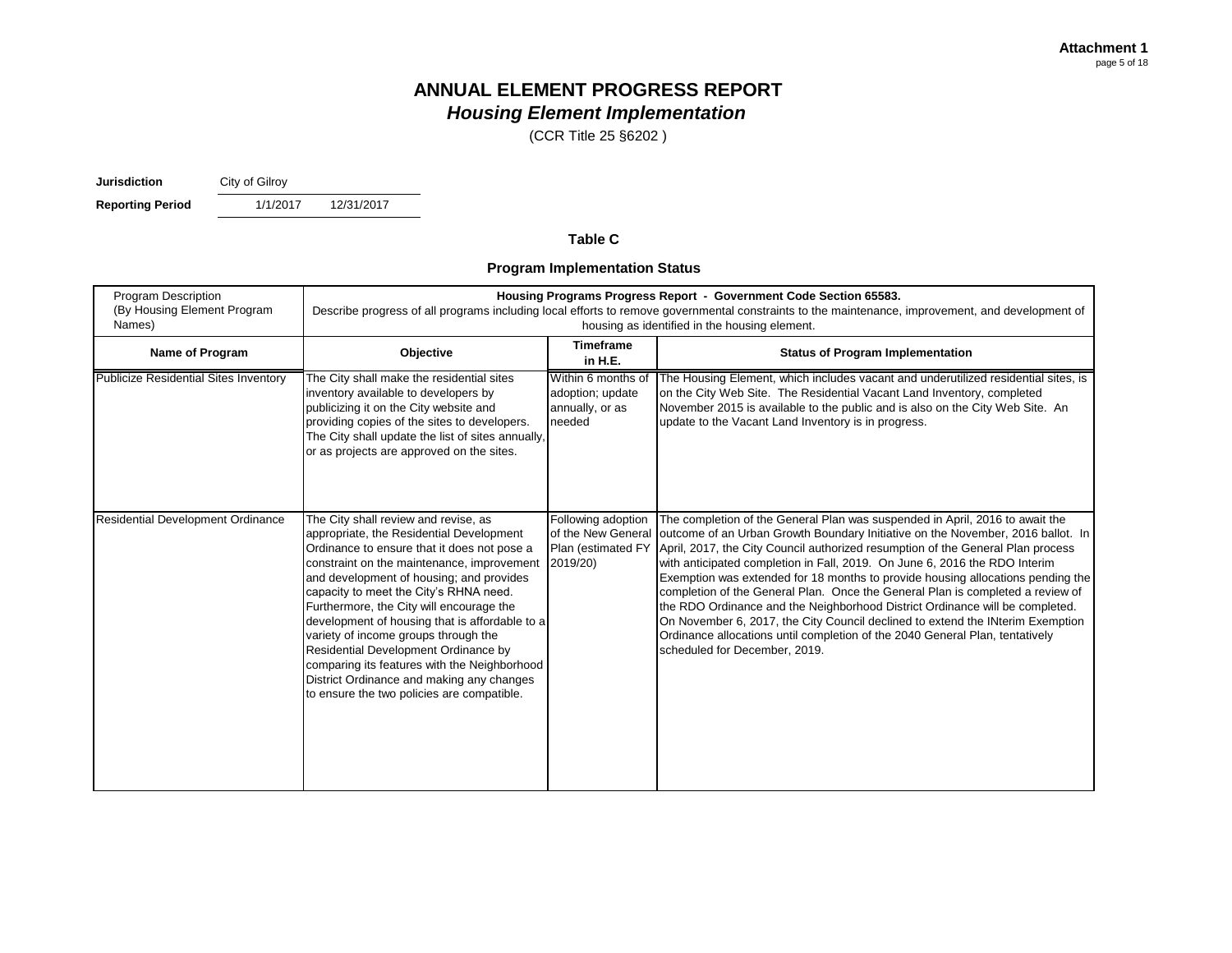| <b>Jurisdiction</b>                                    | City of Gilroy |                                                                                                                                                                                                                                                                                                                                                                                                               |                                                                                                                                                                                                                                                          |                                                         |                                                                                                                                                                                                                                                                                                                                                                                                                                                                                                                                                                                                        |
|--------------------------------------------------------|----------------|---------------------------------------------------------------------------------------------------------------------------------------------------------------------------------------------------------------------------------------------------------------------------------------------------------------------------------------------------------------------------------------------------------------|----------------------------------------------------------------------------------------------------------------------------------------------------------------------------------------------------------------------------------------------------------|---------------------------------------------------------|--------------------------------------------------------------------------------------------------------------------------------------------------------------------------------------------------------------------------------------------------------------------------------------------------------------------------------------------------------------------------------------------------------------------------------------------------------------------------------------------------------------------------------------------------------------------------------------------------------|
| <b>Reporting Period</b>                                | 1/1/2017       | 12/31/2017                                                                                                                                                                                                                                                                                                                                                                                                    |                                                                                                                                                                                                                                                          |                                                         |                                                                                                                                                                                                                                                                                                                                                                                                                                                                                                                                                                                                        |
| Variety of Housing in Neighborhood<br><b>Districts</b> |                | The City shall review and revise, as<br>of housing that is affordable to a variety of<br>the Residential Development Ordinance and<br>making any changes to ensure the two<br>policies are compatible and designed to<br>reach the same goals.                                                                                                                                                                | appropriate, the Neighborhood District Policy<br>to ensure that it encourages the development Plan preparation<br>income groups by comparing its features with 2019/20)                                                                                  | In conjunction with<br>the New General<br>(estimated FY | The completion of the General Plan was suspended in April, 2016 to await the<br>outcome of an Urban Growth Boundary Initiative on the November, 2016 ballot. In<br>April, 2017, the City Council authorized resumption of the General Plan process<br>with anticipated completion in Fall, 2019. The process will include reviewing land<br>use alternatives including the mix of housing types and densities in the<br>Neighborhood Districts. Once the General Plan is completed, the Residential<br>Development Ordinance (RDO) and the Neighborhood District Ordinance be<br>reviewed and updated. |
| Facilitate Infill Development                          |                | The City shall coordinate efforts with private<br>regulatory incentives (e.g., streamlined<br>encourage infill development). The City shall<br>to ensure the effectiveness of programs to<br>encourage housing development. If, based<br>on its biannual review, the City finds that<br>additional programs are needed to facilitate<br>infill development, the City shall revise<br>programs as appropriate. | and non-profit developers, and other housing in 2016<br>related groups to encourage the construction<br>of residential development through a menu of<br>review and other methods that will effectively<br>monitor infill development on a biannual basis | <b>Biennially starting</b>                              | A 78-unit multi-family residential infill project is undergoing Site and Atchitectural<br>review. Two affordable infill projects, one with 66 units and one with 104-units are<br>undergoing building permit review.                                                                                                                                                                                                                                                                                                                                                                                   |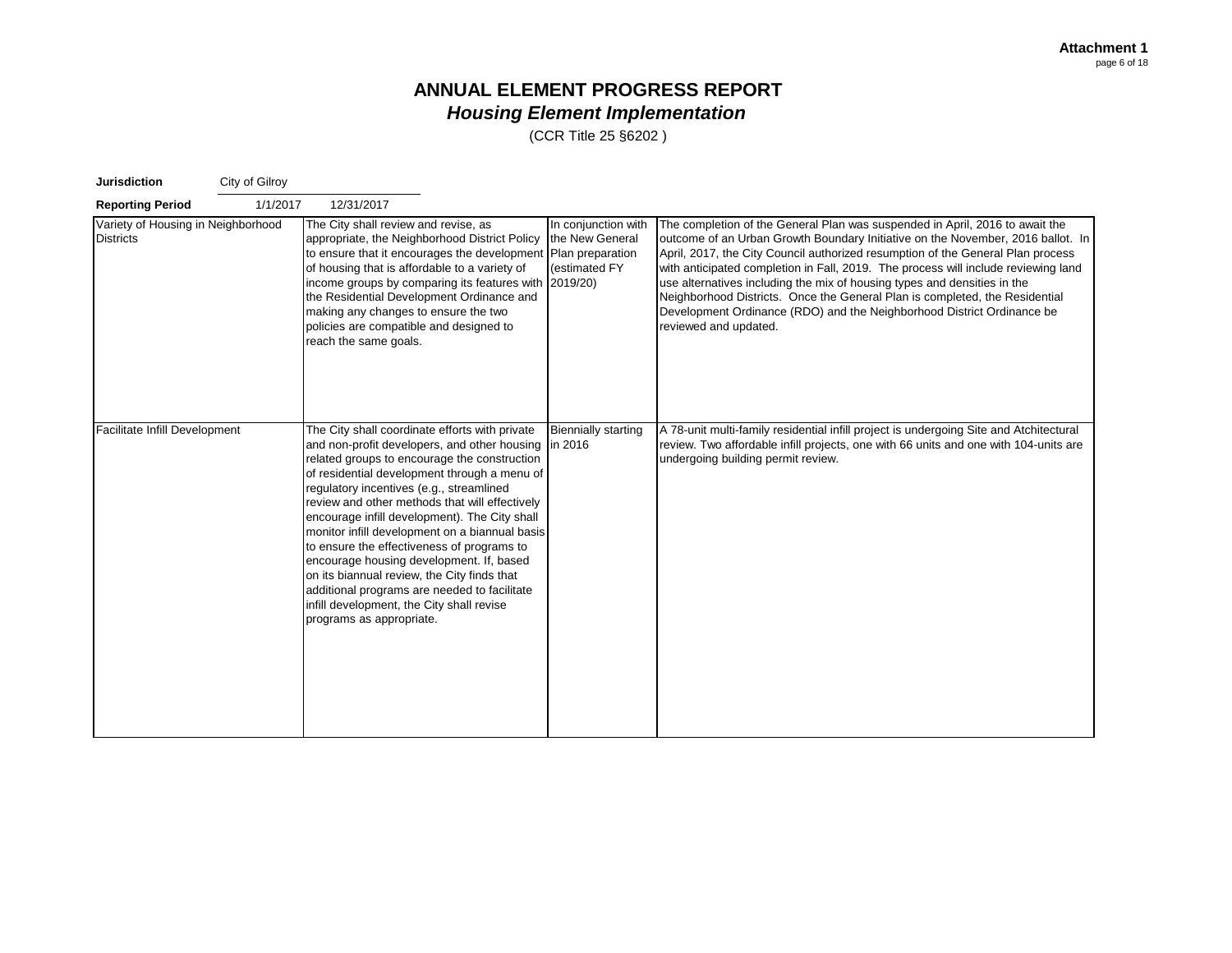| <b>Jurisdiction</b>                                                            | City of Gilroy |                                                                                                                                                                                                                                                                                                                                                                                                                                                                                                                                     |                                                                |                                                                                                                                                                                                                                                                                                                                                                                                                                                                                                                                                                                                                                                                                                                                                                                                                                                                                                                                                                                                   |
|--------------------------------------------------------------------------------|----------------|-------------------------------------------------------------------------------------------------------------------------------------------------------------------------------------------------------------------------------------------------------------------------------------------------------------------------------------------------------------------------------------------------------------------------------------------------------------------------------------------------------------------------------------|----------------------------------------------------------------|---------------------------------------------------------------------------------------------------------------------------------------------------------------------------------------------------------------------------------------------------------------------------------------------------------------------------------------------------------------------------------------------------------------------------------------------------------------------------------------------------------------------------------------------------------------------------------------------------------------------------------------------------------------------------------------------------------------------------------------------------------------------------------------------------------------------------------------------------------------------------------------------------------------------------------------------------------------------------------------------------|
| <b>Reporting Period</b>                                                        | 1/1/2017       | 12/31/2017                                                                                                                                                                                                                                                                                                                                                                                                                                                                                                                          |                                                                |                                                                                                                                                                                                                                                                                                                                                                                                                                                                                                                                                                                                                                                                                                                                                                                                                                                                                                                                                                                                   |
| Monitor Permit Requirements,<br>Processing Procedures and Land Use<br>Controls |                | To ensure permit requirements and<br>processing procedures do not constrain<br>residential development, the City shall<br>evaluate current requirements and<br>procedures on a biannual basis. The City<br>shall consult builders and other parties<br>engaged in housing development activities to<br>identify concerns. If permitting requirements<br>are determined to be a constraint to<br>residential development, the City shall modify<br>permitting requirements and/or procedures to<br>address constraints, as feasible. | Starting in 2016<br>and implement<br>changes as<br>appropriate | The Community Development Department organization review was completed in<br>January, 2017. The study examined the organizational structure, staffing and<br>workload in the Community Development Department and made 49<br>recommendations for improvements to the development review process to make it<br>more business-friendly and efficient. An Implementation Action Plan was also<br>prepared and is being used to prioritize resources accordingly. The 2018-2019<br>Two-year operating budget includes funding for some key projects, including a<br>new permitting automation system for the Community Development Department.<br>A new Minor Modification process has been established to streamline<br>development review for certain minor requests, most of which can be completed<br>"over the counter". By providing the expedited process (often instead of the more<br>formal Architectural and Site Permit), applicants can appreciate significant time<br>and cost savings. |
| Zoning to Encourage and Facilitate<br>Single-Room Occupancy Units              |                | The City shall revise the Zoning Code to<br>establish explicit definitions for and regulatory<br>standards addressing single-room occupancy Plan (estimated FY<br>units.                                                                                                                                                                                                                                                                                                                                                            | Following adoption<br>of the New General<br>2019/20)           | On November 20, 2017, the City Council approved the Accessory Dwelling Unit<br>provisions of the Zoning Ordinance to comply with recent state legislation.                                                                                                                                                                                                                                                                                                                                                                                                                                                                                                                                                                                                                                                                                                                                                                                                                                        |
| <b>Study Micro-Units</b>                                                       |                | The City shall conduct a study of the<br>appropriateness of "micro-units" in Gilroy and<br>the existing barriers in the Zoning Ordinance<br>to the provision of micro-units. Based on the<br>findings of the study, the City will make a<br>determination of the appropriateness of micro-<br>units in Gilroy and, if determined appropriate,<br>identify methods for eliminating barriers, and<br>establish appropriate development standards.                                                                                     | FY 2017/18                                                     | Planning staff have begun review of how micro-units or "tiny homes" may be<br>addressed in the Zoning Ordinance. The Micro-Unit study will begin 3rd quarter of<br>FY 2017/18                                                                                                                                                                                                                                                                                                                                                                                                                                                                                                                                                                                                                                                                                                                                                                                                                     |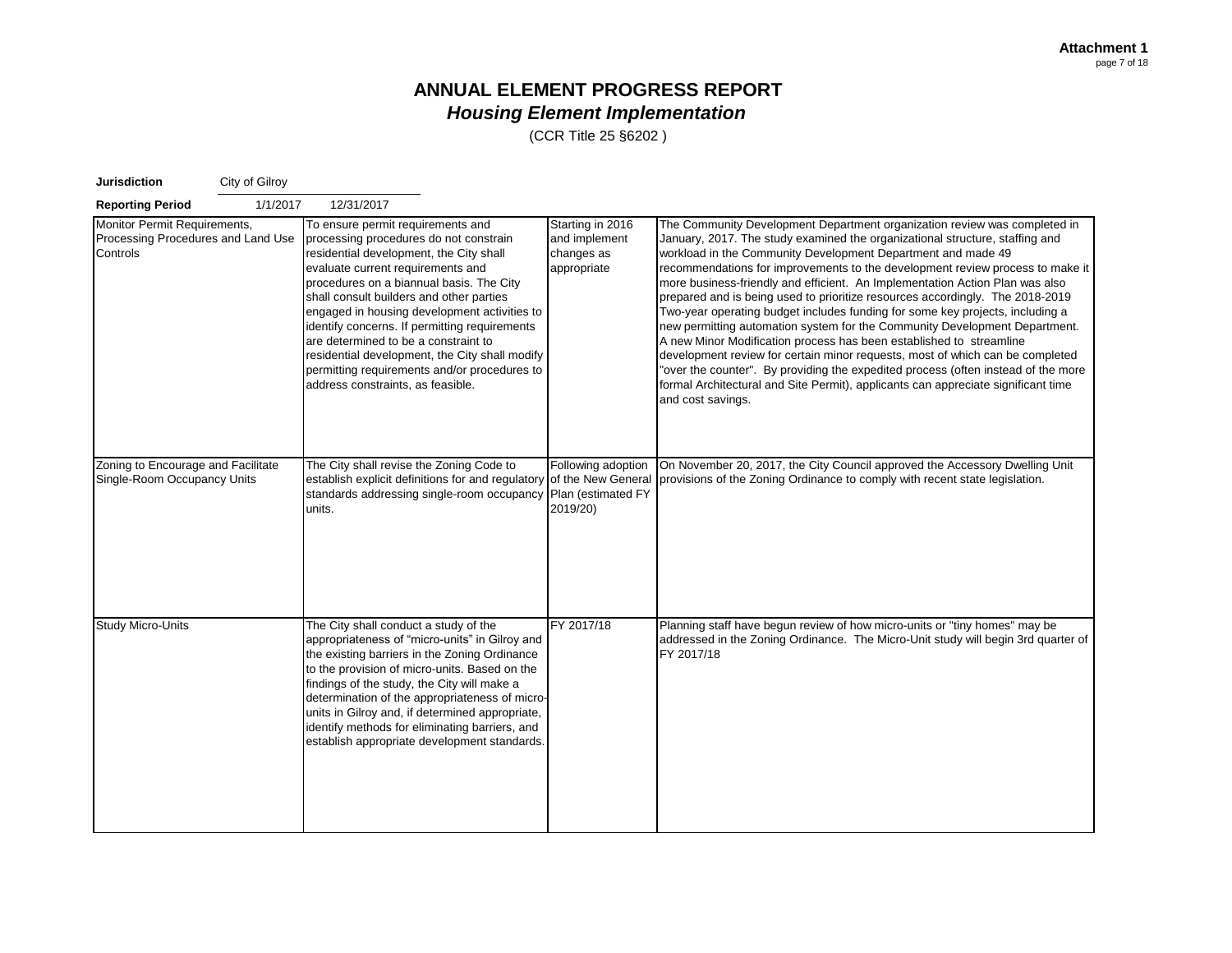| <b>Jurisdiction</b>     | City of Gilroy                        |                                                                                                                                                                                                                                                                                                                                                                                                                                                                                                                                                                                                                                                                                                                                                                                                                                                                                                                                                                                                                                                                                         |                                                                                                                                                                                                                                                                                                   |                                                                                                                                                                                                                                                                                                                                                                                                                                                                                                                                                                                                                                                                                                                                 |
|-------------------------|---------------------------------------|-----------------------------------------------------------------------------------------------------------------------------------------------------------------------------------------------------------------------------------------------------------------------------------------------------------------------------------------------------------------------------------------------------------------------------------------------------------------------------------------------------------------------------------------------------------------------------------------------------------------------------------------------------------------------------------------------------------------------------------------------------------------------------------------------------------------------------------------------------------------------------------------------------------------------------------------------------------------------------------------------------------------------------------------------------------------------------------------|---------------------------------------------------------------------------------------------------------------------------------------------------------------------------------------------------------------------------------------------------------------------------------------------------|---------------------------------------------------------------------------------------------------------------------------------------------------------------------------------------------------------------------------------------------------------------------------------------------------------------------------------------------------------------------------------------------------------------------------------------------------------------------------------------------------------------------------------------------------------------------------------------------------------------------------------------------------------------------------------------------------------------------------------|
| <b>Reporting Period</b> | 1/1/2017                              | 12/31/2017                                                                                                                                                                                                                                                                                                                                                                                                                                                                                                                                                                                                                                                                                                                                                                                                                                                                                                                                                                                                                                                                              |                                                                                                                                                                                                                                                                                                   |                                                                                                                                                                                                                                                                                                                                                                                                                                                                                                                                                                                                                                                                                                                                 |
|                         | Develop Affordable Housing Incentives | The City shall review and revise, current<br>incentives and regulatory concessions<br>available to developers for the development<br>of affordable housing throughout the city,<br>especially within the Downtown Gilroy<br>Specific Plan area and Neighborhood District. Monitor<br>The City shall also provide technical<br>assistance, as feasible. The City shall<br>continue to monitor development within the<br>City's Downtown area on a biannual basis to<br>ensure the implementation of the Specific<br>Plan's policy on encouraging the<br>development of a mix of retail, office and<br>higher density residential uses. The City shall<br>encourage the development of uses within<br>the area to closely follow the recommended<br>land use assumptions contained in the<br>Specific Plan. If the City finds that the<br>proportion of residential uses to non-<br>residential uses are not being developed as<br>assumed in the Specific Plan, the City shall<br>investigate additional incentives, concessions<br>or assistance and revise programs as<br>appropriate. | <b>Review incentives</b><br>within 1-year of<br><b>Housing Element</b><br>adoption; revise, as<br>appropriate;<br>effectiveness of<br>incentives and<br>regulatory<br>concession<br>biennially, starting<br>in 2016; Ongoing<br>monitoring of<br>development within<br>Downtown Specific<br>Plan. | The City will continue to evaluate incentives. One change that was implemented<br>was a change to the Residential Development Ordinance Affordable Housing<br>Exemption Procedure (Procedure). Originally it required the cost of affordable<br>rental units be equivalent to the California Tax Credit Allocation Committee<br>(CTCAC) 50% income level rental rates for Santa Clara County. To promote<br>further use of tax credit financing, the City changed the Procedure to allow those<br>rents at either 50% and/or 60% income levels. As a result, two affordable multi-<br>family housing projects providing 366 dwelling units have been approved and are<br>under construction in the Downtown Specific Plan area. |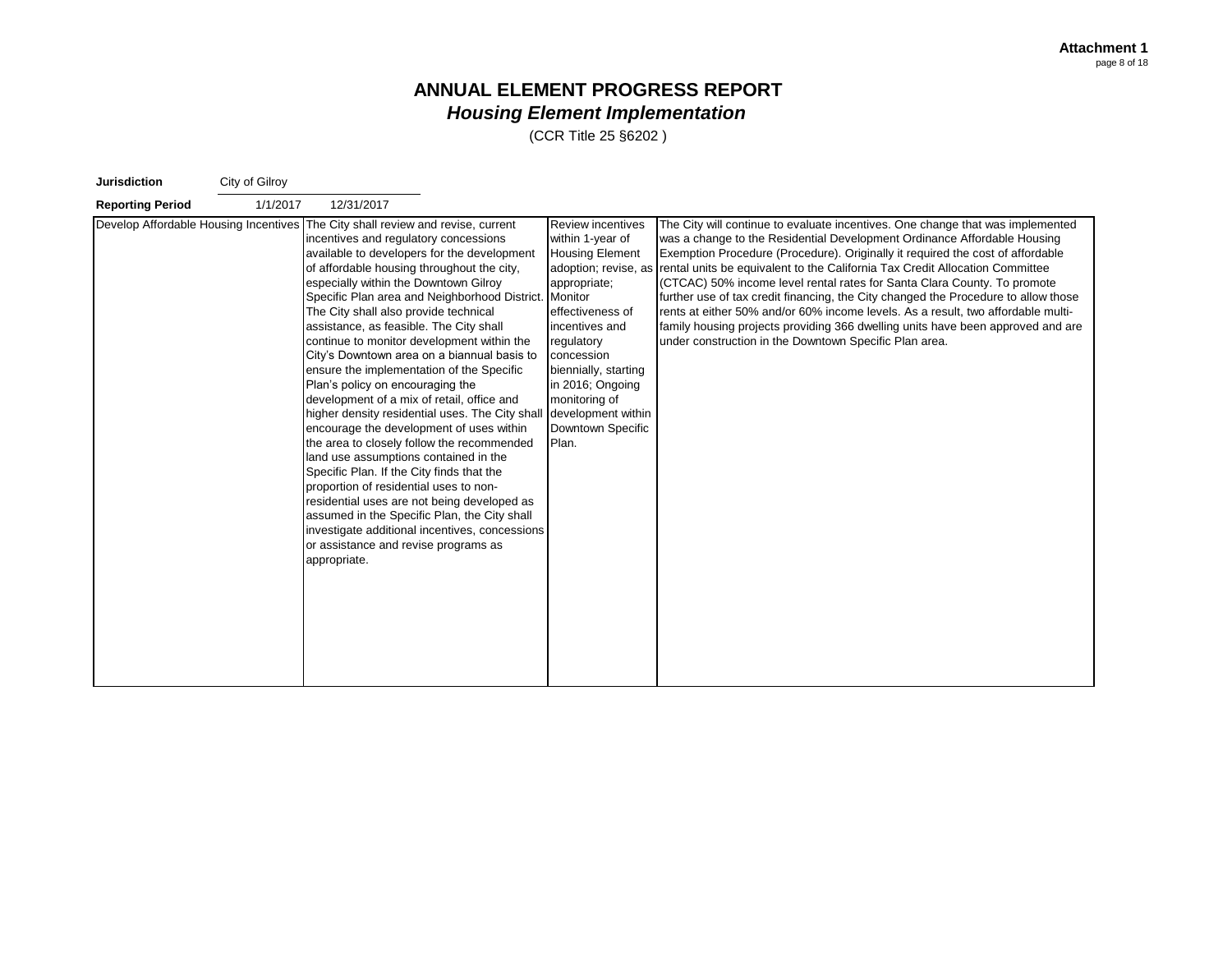| Jurisdiction                                 | City of Gilroy |                                                                                                                                                                                                                                                                                                                                                                                                                                                                                                                                                                                                                                                                                                           |                                                                            |                                                                                                                                                                                                                                                                                                                                                                                                                                                                                                                                                      |
|----------------------------------------------|----------------|-----------------------------------------------------------------------------------------------------------------------------------------------------------------------------------------------------------------------------------------------------------------------------------------------------------------------------------------------------------------------------------------------------------------------------------------------------------------------------------------------------------------------------------------------------------------------------------------------------------------------------------------------------------------------------------------------------------|----------------------------------------------------------------------------|------------------------------------------------------------------------------------------------------------------------------------------------------------------------------------------------------------------------------------------------------------------------------------------------------------------------------------------------------------------------------------------------------------------------------------------------------------------------------------------------------------------------------------------------------|
| <b>Reporting Period</b>                      | 1/1/2017       | 12/31/2017                                                                                                                                                                                                                                                                                                                                                                                                                                                                                                                                                                                                                                                                                                |                                                                            |                                                                                                                                                                                                                                                                                                                                                                                                                                                                                                                                                      |
|                                              |                | Pursue Funding for Affordable Housing The City shall pursue funding from State,<br>Federal, and regional sources and support<br>applications for funding to help increase the<br>supply of affordable housing. Funding<br>programs may include but are not limited to:<br>• One Bay Area Grants awarded by the<br>Association of Bay Area Governments;<br>• HCD Local Housing Trust Fund Program;<br>• HUD Section 811 funding for supportive<br>housing for extremely low-income residents;<br>• The state Infill Infrastructure Grant program,<br>sponsored by the Department of Housing and<br>Community Development (HCD); and<br>• The State Multifamily Housing Program<br>(MHP), sponsored by HCD. | At least biennially.<br>or as funding<br>opportunities<br>become available | The City will evaluate funding opportunities as they arise and apply as appropriate.<br>It will also facilitate public hearings on behalf of private developers who wish to<br>seek tax credit financing for an affordable housing project.                                                                                                                                                                                                                                                                                                          |
| Community Development Block Grant<br>Program |                | The City shall continue to administer the<br>Community Development Block Grant<br>(CDBG) Program for all eligible activities,<br>including acquisition, rehabilitation, home<br>buyer assistance, economic development,<br>homeless assistance, public services, and<br>public improvements. The City shall continue<br>to inform non-profit organizations of funding<br>availability through the City's website and<br>informational packets at City Hall.                                                                                                                                                                                                                                               | Annually                                                                   | The city continues to administer the CDBG program and funds eligible activities as<br>funding allows. One such activity is a housing rehabilitation program that helps low<br>income individuals with accessibility improvements. The city has provided a grant<br>to Rebuilding Together Silicon Valley to operate and expand the Home Repair,<br>Rehabilitation and Modification program in Gilroy. This program will provide a wide<br>range of home repair, accessibility, mobility and rehabilitation improvements for<br>low income residents. |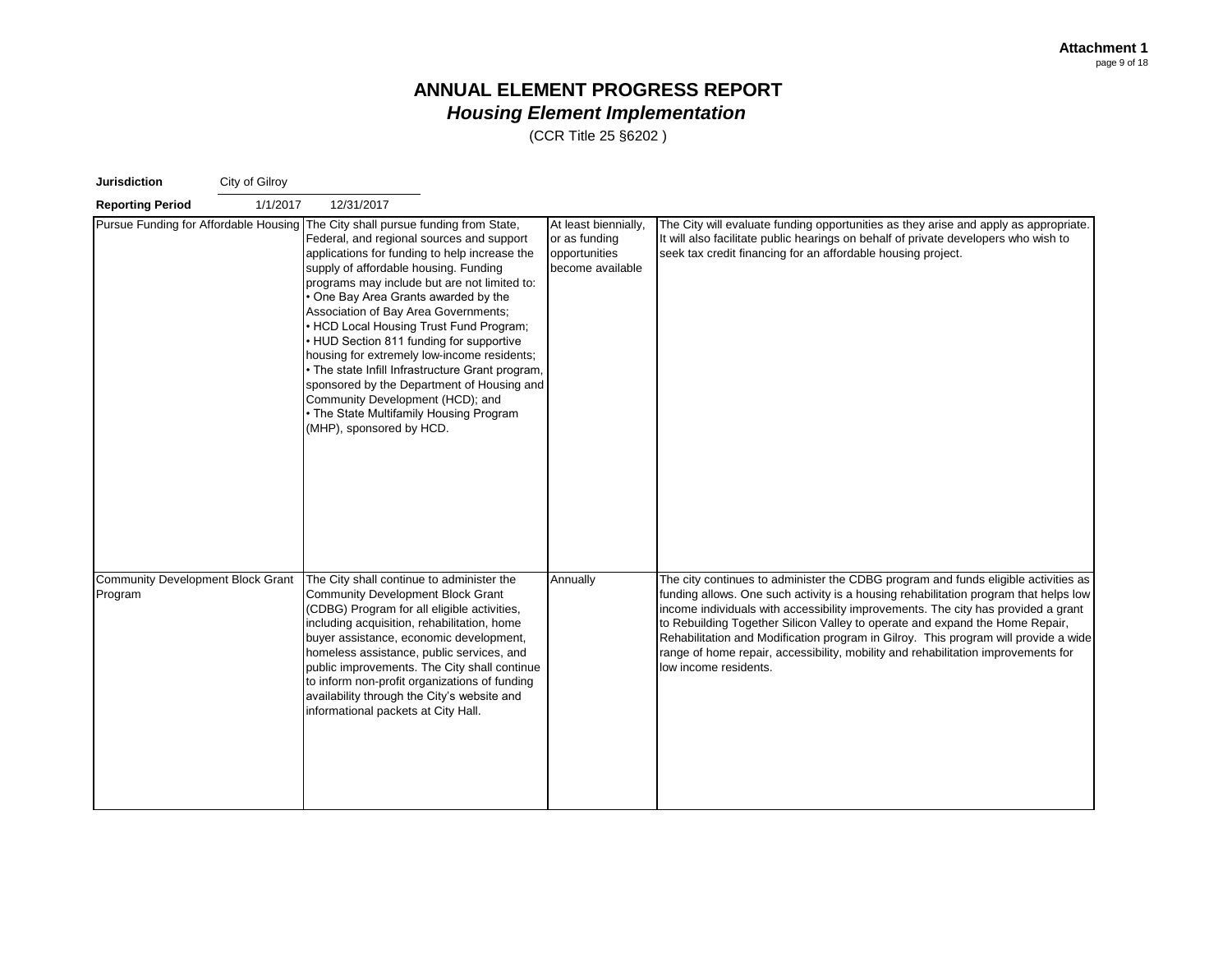| <b>Jurisdiction</b>                               | City of Gilroy |                                                                                                                                                                                                                                                                                                                                                                                                                                                                          |                                                                                        |                                                                                                                                                                                                                                                                                                                                                                                                   |
|---------------------------------------------------|----------------|--------------------------------------------------------------------------------------------------------------------------------------------------------------------------------------------------------------------------------------------------------------------------------------------------------------------------------------------------------------------------------------------------------------------------------------------------------------------------|----------------------------------------------------------------------------------------|---------------------------------------------------------------------------------------------------------------------------------------------------------------------------------------------------------------------------------------------------------------------------------------------------------------------------------------------------------------------------------------------------|
| <b>Reporting Period</b>                           | 1/1/2017       | 12/31/2017                                                                                                                                                                                                                                                                                                                                                                                                                                                               |                                                                                        |                                                                                                                                                                                                                                                                                                                                                                                                   |
| <b>Housing Trust Fund</b>                         |                | The City shall continue to administer the<br>City's Housing Trust Fund (HTF) for all<br>eligible activities, including new construction,<br>acquisition, rehabilitation, home buyer<br>assistance, homeless assistance, public<br>services related to housing, and preservation<br>of affordable housing. The City shall continue<br>to inform non-profit organizations of funding<br>availability through the City's website and<br>informational packets at City Hall. | Annually                                                                               | The city continues to administer the HTF program and funds housing related<br>activities as funding allows. These activities include fair housing services, tenant<br>landlord counseling services and homeless prevention services.                                                                                                                                                              |
| <b>Funding Sources to Assist</b><br>Homeownership |                | The City shall pursue potential sources of<br>additional funding for homeownership<br>assistance, including the availability of State<br>HCD, CalHFA funds, HOME, and County<br>funds. The City shall improve public outreach<br>activities through the compilation of<br>resources for down payment assistance,<br>silent second mortgages, and other means of<br>acquiring a home.                                                                                     | Ongoing review of<br>additional funding<br>sources for<br>homeownership<br>assistance. | The City has published the availability of Mortgage Credit Certificates on its<br>website. It will do the same when other funding opportunities are available. The<br>city also posted on its website a like to House Keys, and organization that helps<br>first-time homebuyers secure Below Market Rate(BMR) downpayment assistance<br>and a list of realtors who experience with BMR programs. |
| Section 8 Referrals                               |                | The City shall continue to provide Section 8<br>referral services and information to City<br>residents. The City shall make information on<br>the Section 8 voucher program available on<br>the City website.                                                                                                                                                                                                                                                            | Post on website by<br>January 2016;<br>provide referral on<br>an ongoing basis         | The city has posted on its website a link to the Housing Authority of Santa Clara<br>County website. Here individuals can learn more about Housing Choice voucher<br>eligibility and determine if the current waiting list is accepting any additional<br>households.                                                                                                                             |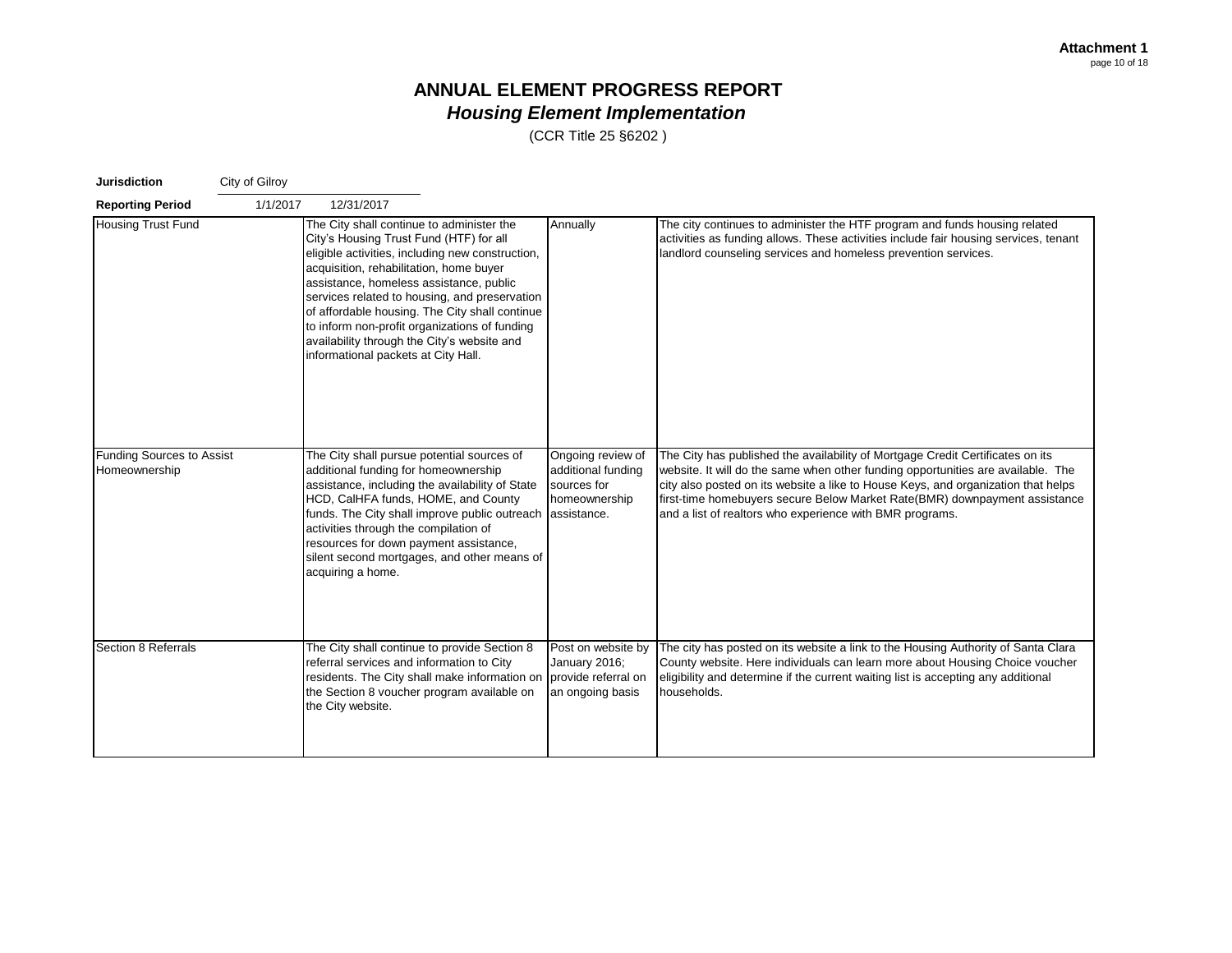| <b>Jurisdiction</b>                                           | City of Gilroy |                                                                                                                                                                                                                                                                                                                                                                                                                                                                                                                                                                                                                                                           |                                                                                            |                                                                                                                                                                                                                                                                                                                                                                                                                                                                 |
|---------------------------------------------------------------|----------------|-----------------------------------------------------------------------------------------------------------------------------------------------------------------------------------------------------------------------------------------------------------------------------------------------------------------------------------------------------------------------------------------------------------------------------------------------------------------------------------------------------------------------------------------------------------------------------------------------------------------------------------------------------------|--------------------------------------------------------------------------------------------|-----------------------------------------------------------------------------------------------------------------------------------------------------------------------------------------------------------------------------------------------------------------------------------------------------------------------------------------------------------------------------------------------------------------------------------------------------------------|
| <b>Reporting Period</b>                                       | 1/1/2017       | 12/31/2017                                                                                                                                                                                                                                                                                                                                                                                                                                                                                                                                                                                                                                                |                                                                                            |                                                                                                                                                                                                                                                                                                                                                                                                                                                                 |
| Development of Housing for Extremely<br>Low-Income Households |                | The City shall review and incorporate<br>appropriate regulatory incentives, financial<br>incentives, and other policies that encourage<br>the development of housing units for<br>extremely low-income households. The City<br>shall encourage and support the development following adoption<br>of housing for extremely low-income<br>households within future affordable housing<br>projects through various strategies and<br>programs that may include: assistance with<br>entitlement processing; and modifying<br>development standards and granting<br>concessions and incentives for projects that<br>provide housing for lower income families. | Zoning Code<br>(estimated FY<br>2019/20), as<br>appropriate,<br>of the New General<br>Plan | Review and amend   A comprehensive update of the Zoning Ordinance is underway and will be<br>completed shortly after completion of the General Plan.                                                                                                                                                                                                                                                                                                            |
| Water and Sewer Service Priority                              |                | The City shall review and update every five<br>years, as necessary, the Water and Sewer<br>Service Priority Policy to ensure future<br>affordable projects will receive service<br>priority.                                                                                                                                                                                                                                                                                                                                                                                                                                                              | Review every 5<br>years, starting<br>December 2015                                         | Not due this year                                                                                                                                                                                                                                                                                                                                                                                                                                               |
| <b>Housing Rehabilitation</b>                                 |                | To enhance the quality of existing<br>neighborhoods, the City shall continue to<br>implement the City's Housing Rehabilitation<br>Program. The City will continue using<br><b>Community Development Block Grant</b><br>(CDBG) funds to assist in the improvement of<br>substandard housing.                                                                                                                                                                                                                                                                                                                                                               | Ongoing                                                                                    | The city currently funds a housing rehabilitation program that provides accessibility<br>improvements to very low income households. The city has provided a grant to<br>Rebuilding Together Silicon Valley to operate and expand the Home Repair,<br>Rehabilitation and Modification program in Gilroy. This program will provide a wide<br>range of home repair, accessibility, mobility and limited rehabilitation<br>improvements for low income residents. |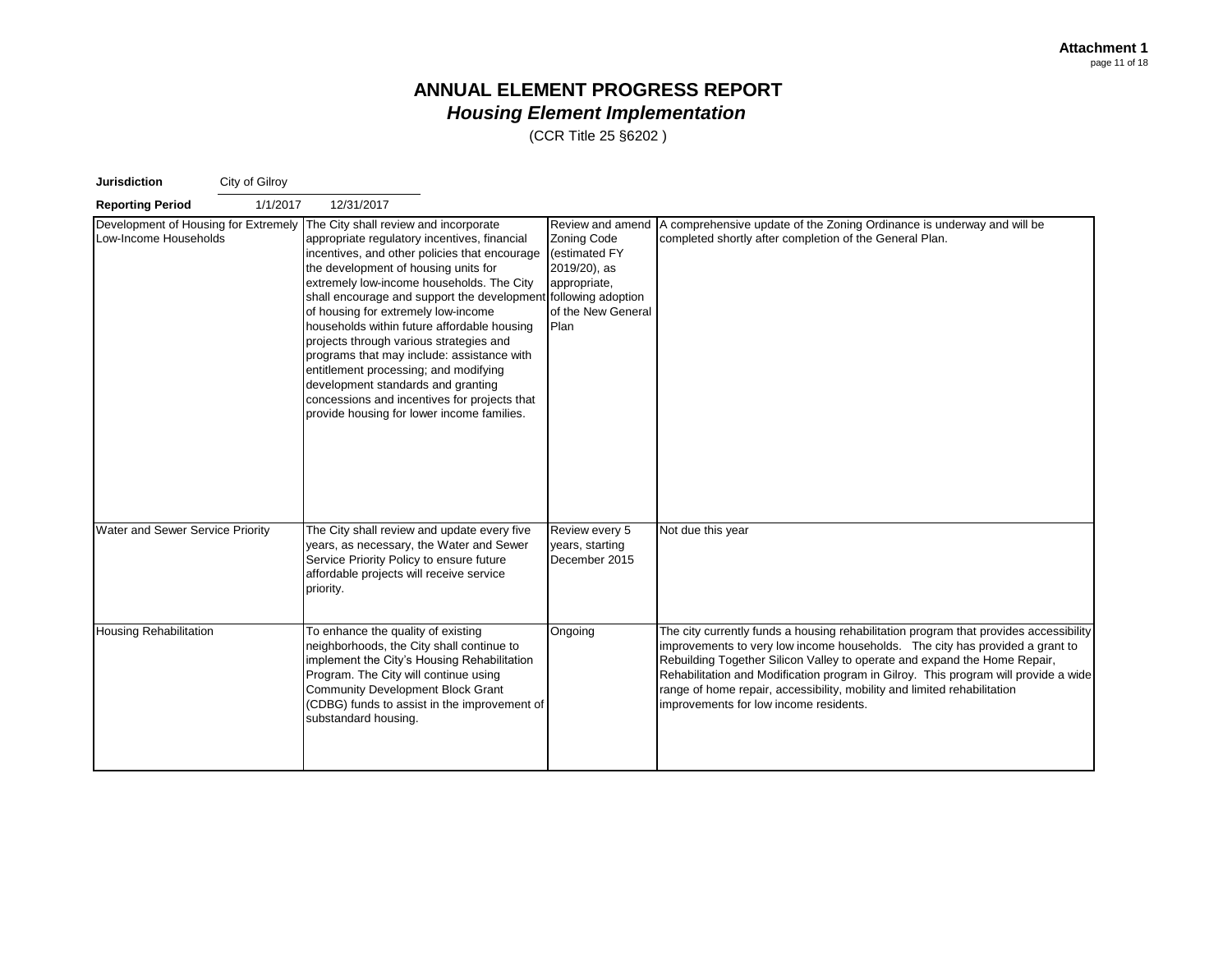| <b>Jurisdiction</b><br>City of Gilroy                              |                                                                                                                                                                                                                                                                                                                                                                                                                                                                                                                                                                                              |         |                                                                                                                                                                                                                                                                                                                                                                                                                                                                                                                                                  |
|--------------------------------------------------------------------|----------------------------------------------------------------------------------------------------------------------------------------------------------------------------------------------------------------------------------------------------------------------------------------------------------------------------------------------------------------------------------------------------------------------------------------------------------------------------------------------------------------------------------------------------------------------------------------------|---------|--------------------------------------------------------------------------------------------------------------------------------------------------------------------------------------------------------------------------------------------------------------------------------------------------------------------------------------------------------------------------------------------------------------------------------------------------------------------------------------------------------------------------------------------------|
| 1/1/2017<br><b>Reporting Period</b>                                | 12/31/2017                                                                                                                                                                                                                                                                                                                                                                                                                                                                                                                                                                                   |         |                                                                                                                                                                                                                                                                                                                                                                                                                                                                                                                                                  |
| Code Enforcement Program                                           | To ensure continued maintenance of housing Ongoing<br>quality, condition, and use, the City shall<br>continue to enforce building codes to address<br>existing exterior and interior code violations.<br>Within current staffing limits, the City shall<br>contact owners of units identified as<br>substandard, offering inspection services and<br>providing information on the City's<br>Rehabilitation Loan Program and<br>landlord/tenant information and mediation<br>services.                                                                                                        |         | The city continues to utilize CDBG funding to fund housing code enforcement<br>services within the HUD approved Neighborhood Revitalization Strategy Area.                                                                                                                                                                                                                                                                                                                                                                                       |
| Monitoring of Units At-Risk of<br><b>Converting to Market Rate</b> | The City shall provide for regular monitoring<br>of deed-restricted units that have the<br>potential of converting to market rate. In order<br>to proactively address units at-risk of<br>conversion, the City shall develop a program<br>to partner with non-profit housing providers<br>and develop a preservation strategy. This<br>strategy will at least include biennial contact<br>with property owners of affordable units,<br>identification of funds to purchase and<br>preserve affordable units, noticing of tenants<br>and technical assistance with applications for<br>funds. | Ongoing | To date, no multi-family affordable housing units have converted to market rate or<br>are at-risk of conversion. Many of the complexes have undergone significant<br>rehabilitation to update and prolong the longevity of the units. The city has<br>contracted with HouseKeys to serve as Program Administrator of the city's BMR<br>home ownership and rental property program. HouseKeys will continue to<br>evaluate the city's current multi-family affordable housing stock to determine if any<br>development are at-risk of conversion. |
| Resale Control on Owner-Occupied<br><b>Below Market Rate Units</b> | The City shall continue to implement resale<br>controls on owner-occupied Below Market<br>Rate (BMR) units to ensure that affordable<br>units provided through public assistance or<br>public action are retained for 30 years or<br>more as affordable housing stock.                                                                                                                                                                                                                                                                                                                       | Ongoing | The city has contracted with HouseKeys to serve as Program Administrator of the<br>city's BMR home ownership and rental property program.                                                                                                                                                                                                                                                                                                                                                                                                        |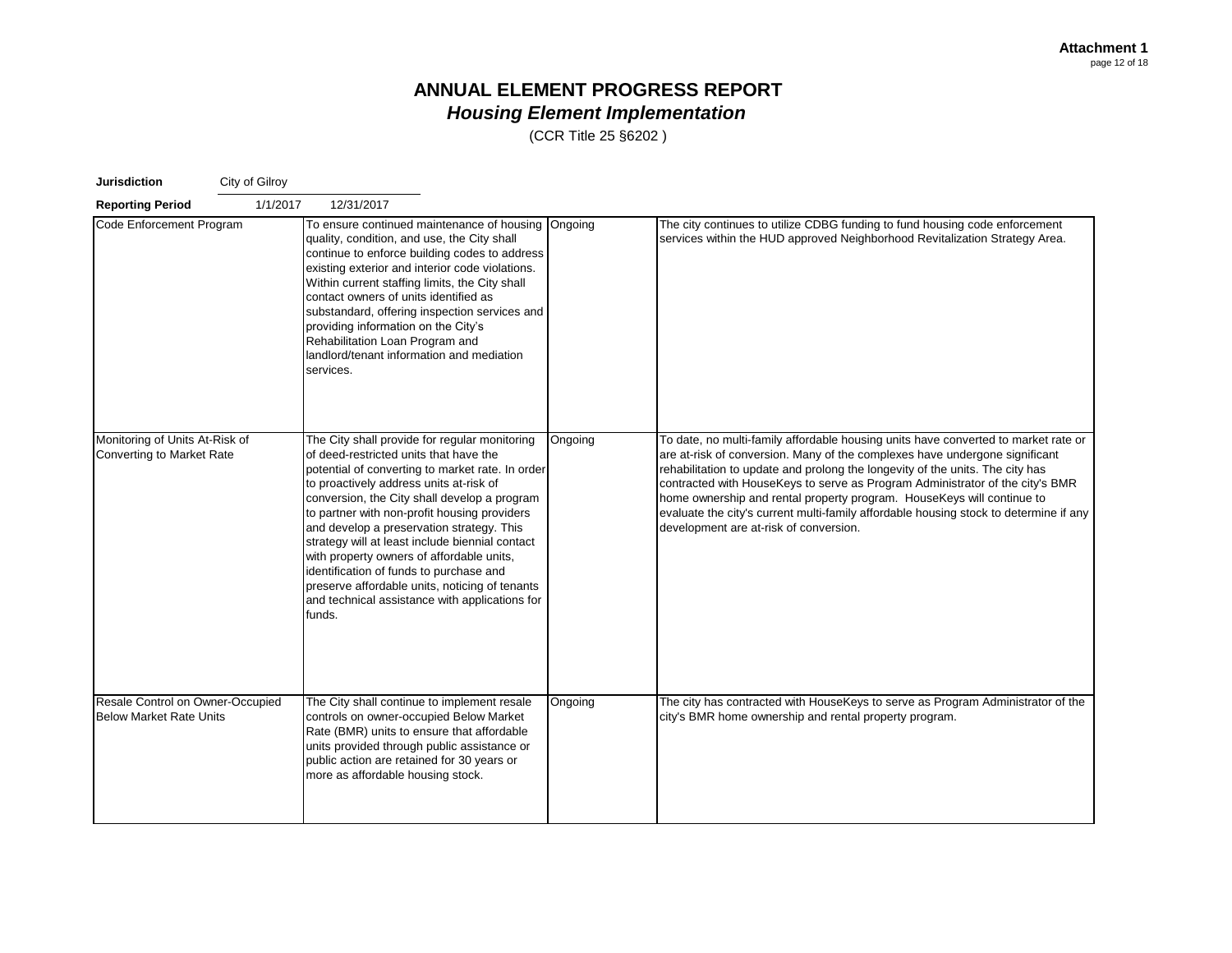| <b>Jurisdiction</b>                                                      | City of Gilroy |                                                                                                                                                                                                                                                                                                                                                                                                                                                                                                                                                                                                                                                              |                                                                                                                                     |                                                                                                                                                                                                                                                                                                      |
|--------------------------------------------------------------------------|----------------|--------------------------------------------------------------------------------------------------------------------------------------------------------------------------------------------------------------------------------------------------------------------------------------------------------------------------------------------------------------------------------------------------------------------------------------------------------------------------------------------------------------------------------------------------------------------------------------------------------------------------------------------------------------|-------------------------------------------------------------------------------------------------------------------------------------|------------------------------------------------------------------------------------------------------------------------------------------------------------------------------------------------------------------------------------------------------------------------------------------------------|
| <b>Reporting Period</b>                                                  | 1/1/2017       | 12/31/2017                                                                                                                                                                                                                                                                                                                                                                                                                                                                                                                                                                                                                                                   |                                                                                                                                     |                                                                                                                                                                                                                                                                                                      |
| Rent and Income Restrictions on<br><b>Rental Below-Market Rate Units</b> |                | The City shall continue to implement rent and Ongoing<br>income restrictions on rental Below Market<br>Rate (BMR) units to ensure that affordable<br>units provided through public assistance or<br>public action are retained for 30 years or<br>more as affordable housing stock.                                                                                                                                                                                                                                                                                                                                                                          |                                                                                                                                     | Rent and resale restrictions are implemented through the City's Affordable<br>Housing Policy.                                                                                                                                                                                                        |
| Housing for Large Families                                               |                | The City shall review and revise the Zoning<br>Code, as appropriate, to incorporate<br>appropriate regulatory incentives, and other<br>policies that encourage the development of<br>rental housing units with three or more<br>bedrooms to accommodate the needs of<br>large families. The City shall encourage and<br>support the development of rental housing for Plan<br>large families within future affordable housing<br>projects through various strategies and<br>programs that may include: assistance with<br>site identification and entitlement processing;<br>and modifying development standards and<br>granting concessions and incentives. | Review and amend<br><b>Zoning Code</b><br>(estimated FY<br>2019/20), as<br>appropriate,<br>following adoption<br>of the New General | A comprehensive update of the Zoning Ordinance is underway and will be<br>completed shortly after completion of the General Plan. The Alexander Station<br>affordable housing project, under construction, includes 103 three-bedroom and<br>32 four-bedroom units that will support large families. |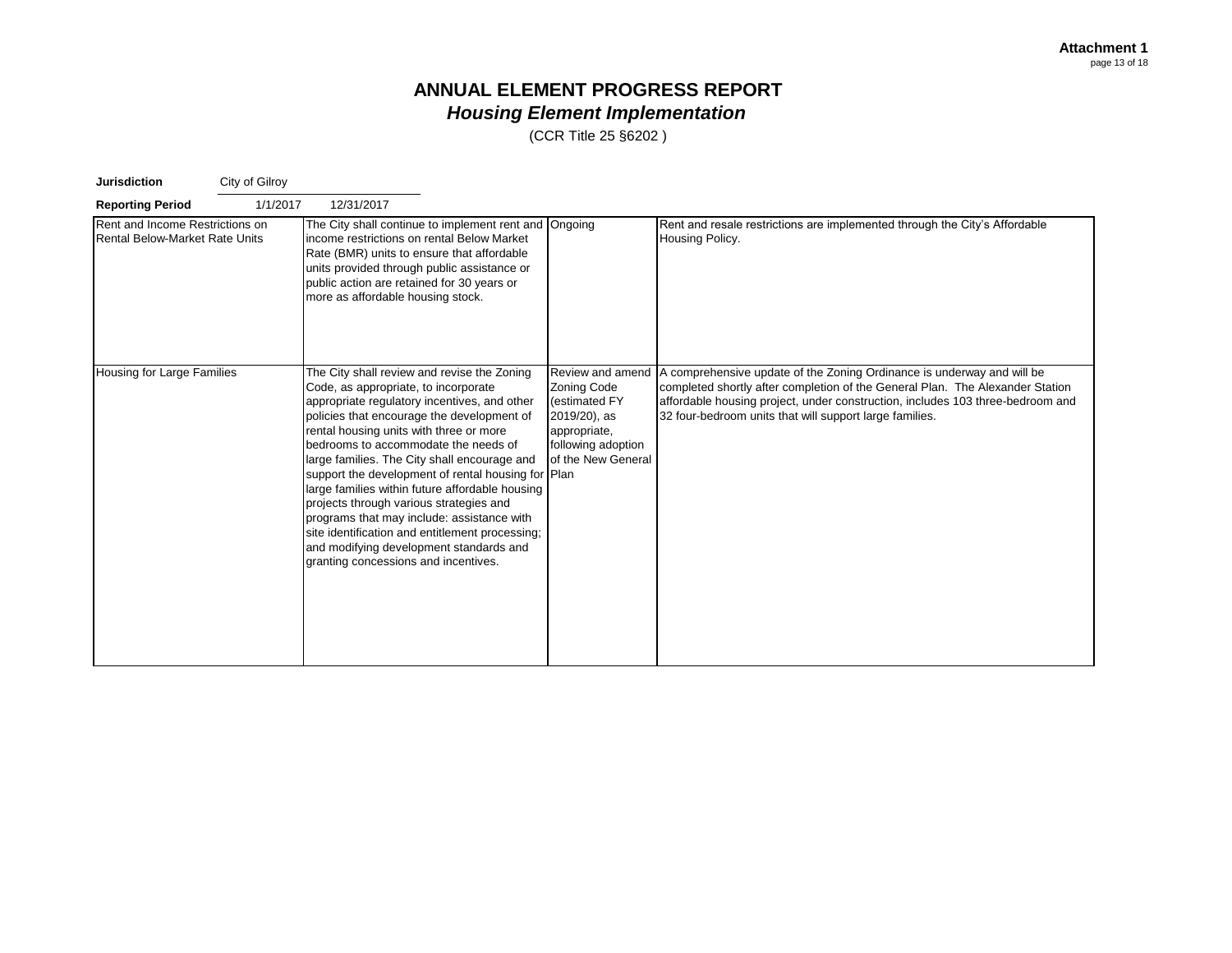| <b>Jurisdiction</b><br>City of Gilroy                             |                                                                                                                                                                                                                                                                                                                                                                                                                                                                                                                                                                                                                                                                                                                                                                                                                                                                                                                                                                                  |
|-------------------------------------------------------------------|----------------------------------------------------------------------------------------------------------------------------------------------------------------------------------------------------------------------------------------------------------------------------------------------------------------------------------------------------------------------------------------------------------------------------------------------------------------------------------------------------------------------------------------------------------------------------------------------------------------------------------------------------------------------------------------------------------------------------------------------------------------------------------------------------------------------------------------------------------------------------------------------------------------------------------------------------------------------------------|
| <b>Reporting Period</b>                                           | 1/1/2017<br>12/31/2017                                                                                                                                                                                                                                                                                                                                                                                                                                                                                                                                                                                                                                                                                                                                                                                                                                                                                                                                                           |
| Development of Housing for Seniors                                | The City shall consider areas for new senior<br>A comprehensive update of the Zoning Ordinance is underway and will be<br>Review and amend<br>housing development, including residential<br><b>Zoning Code</b><br>completed shortly after completion of the General Plan. In December, 2015, the<br>72-unit Monterey Gateway affordable senior housing project was approved by the<br>care facilities, that are convenient to public<br>(estimated FY<br>transit and within walking distance to<br>2019/20), as<br>City Council.<br>shopping and restaurants, and incorporate<br>appropriate,<br>appropriate regulatory incentives, financial<br>following adoption<br>incentives, and other policies that encourage<br>of the New General<br>the development of housing for seniors. The<br>Plan<br>City shall continue to accept Senior only and<br>Affordable Senior Housing projects through<br>the RDO Exemption program to encourage<br>the development of these projects. |
| Housing                                                           | Reduced Parking Standards for Senior   The City shall conduct a study to determine if<br>A comprehensive update of the Zoning Ordinance is underway and will be<br>Conduct study and<br>reduced parking standards for senior housing<br>review Zoning Code<br>completed shortly after completion of the General Plan.<br>is appropriate in Gilroy. Based on the findings<br>(estimated FY<br>of the study, the City may revise the Zoning<br>2019/20) (as<br>Code, as necessary, to reduce parking<br>appropriate)<br>standards for senior housing.<br>following adoption<br>of the New General<br>Plan                                                                                                                                                                                                                                                                                                                                                                          |
| Development and Conservation of<br><b>Housing for Farmworkers</b> | The City shall continue to partner with the<br>Outreach to Santa<br>No action was taken on this item during this calendar year<br>Housing Authority of Santa Clara County and<br>Clara Housing<br>various non-profit organizations to explore<br>Authority and non-<br>and implement ways of providing affordable<br>profit organizations<br>farmworker housing. The City shall assist with<br>biennially starting in<br>requests by developers for State and Federal<br>2016, and identify<br>and pursue<br>funding for development of multi-family<br>housing within city limits.<br>development, as<br>appropriate                                                                                                                                                                                                                                                                                                                                                            |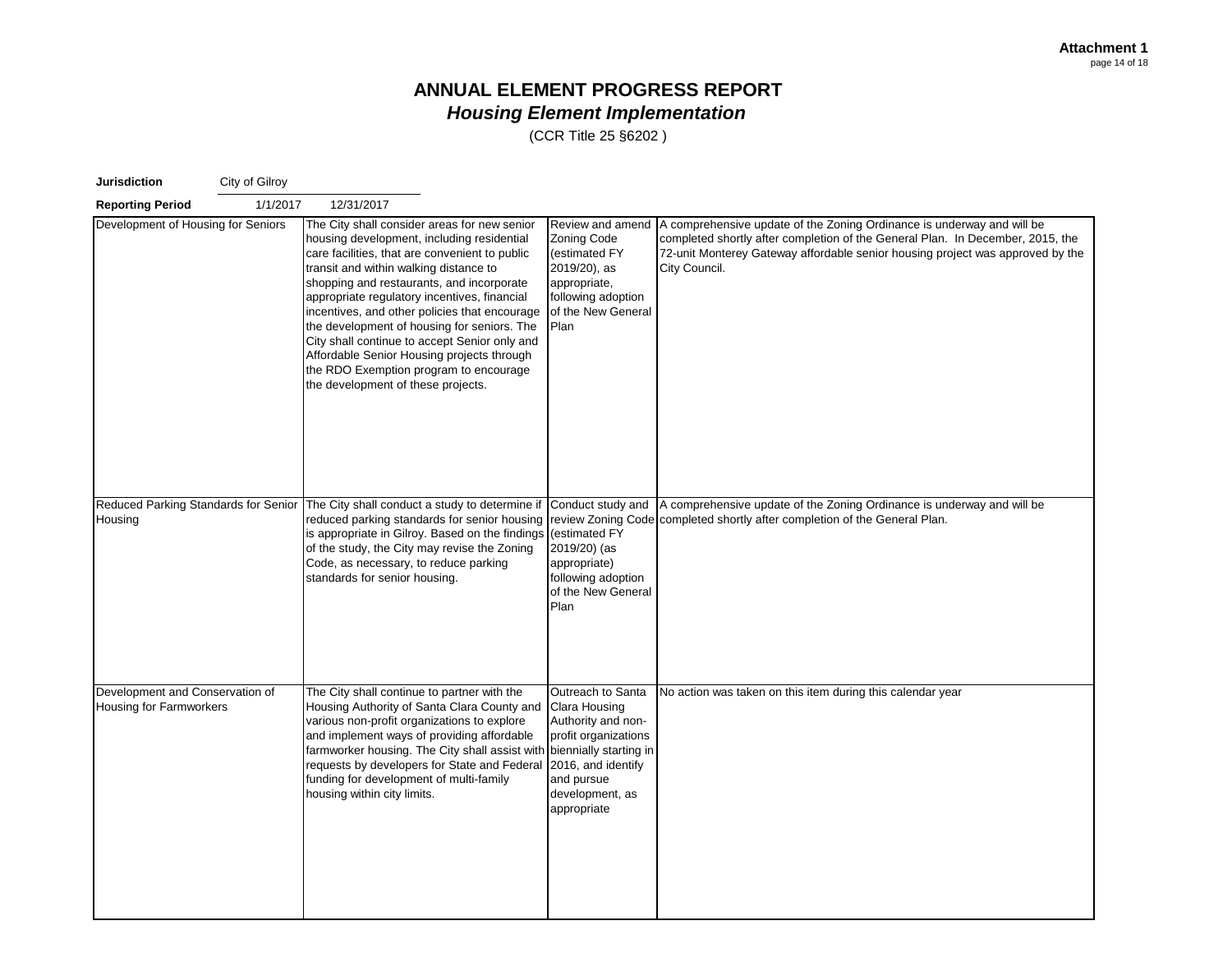| Jurisdiction<br>City of Gilroy                                    |                                                                                                                                                                                                                                                                                                                                                                      |                                                                                                                             |                                                                                                                                                                                                                                                                                                                                                                       |
|-------------------------------------------------------------------|----------------------------------------------------------------------------------------------------------------------------------------------------------------------------------------------------------------------------------------------------------------------------------------------------------------------------------------------------------------------|-----------------------------------------------------------------------------------------------------------------------------|-----------------------------------------------------------------------------------------------------------------------------------------------------------------------------------------------------------------------------------------------------------------------------------------------------------------------------------------------------------------------|
| <b>Reporting Period</b>                                           | 1/1/2017<br>12/31/2017                                                                                                                                                                                                                                                                                                                                               |                                                                                                                             |                                                                                                                                                                                                                                                                                                                                                                       |
| Consistency with the Employee<br><b>Housing Act</b>               | The City shall update the Zoning Code to be<br>consistent with the Employee Housing Act<br>(Health and Safety Code 17021), which<br>generally requires employee housing to be<br>permitted by-right, without a CUP, in single-<br>family zones for less than six persons, and in<br>all zones that allow agricultural uses with no<br>more than 12 units or 36 beds. | Review and amend<br><b>Zoning Code</b><br>(estimated FY<br>2019/20) following<br>adoption of the New<br><b>General Plan</b> | A comprehensive update of the Zoning Ordinance is underway and will be<br>completed shortly after completion of the General Plan.                                                                                                                                                                                                                                     |
| <b>Support Homeless Service Providers</b>                         | The City shall continue to support the efforts<br>of agencies providing emergency shelter for<br>homeless residents, including providing<br>funding when feasible and appropriate.                                                                                                                                                                                   | Ongoing                                                                                                                     | The City provides funding to homeless service providers through both its CDBG<br>and HTF programs. Services include case management, homeless prevention and<br>provision of basic need items.                                                                                                                                                                        |
| <b>Home Access Grants</b>                                         | The City shall continue to administer Home<br>Access Program to provide very low-income<br>disabled residents with help in safely entering<br>and exiting their homes and accessing<br>essential areas within their homes.                                                                                                                                           | Ongoing                                                                                                                     | The City continues to utilize CDBG funding to support the Home Access Program.<br>The city evaluate the program to allow for additional improvements.                                                                                                                                                                                                                 |
| Coordinate with the San Andreas<br><b>Regional Center</b>         | The City shall work with the San Andreas<br>Regional Center to implement an outreach<br>program informing residents of the housing<br>and services available for persons with<br>developmental disabilities. The City shall<br>make information available on the City<br>website.                                                                                    | Initiate coordinate<br>by 2016                                                                                              | A link to the San Andreas Regional Center website has been added to the city<br>website.                                                                                                                                                                                                                                                                              |
| Zoning Code Amendments for<br>Transitional and Supportive Housing | The City shall update the Zoning Code to be<br>fully compliant with State law and allow<br>transitional and supportive housing in all<br>zones that allow residential uses, subject to<br>the same restrictions that apply to other<br>residential uses of the same type in the same Plan<br>zone.                                                                   | Amend Zoning<br>Code (estimated<br>FY 2019/20)<br>following adoption<br>of the New General                                  | The Zoning Ordinance allows residential care homes for six or fewer residents by<br>right in all resdiential zones. Residential care homes for seven or more residents<br>are allowed with approval of a Conditional Use Permit. A comprehensive update<br>of the Zoning Ordinance is underway and will be completed shortly after<br>completion of the General Plan. |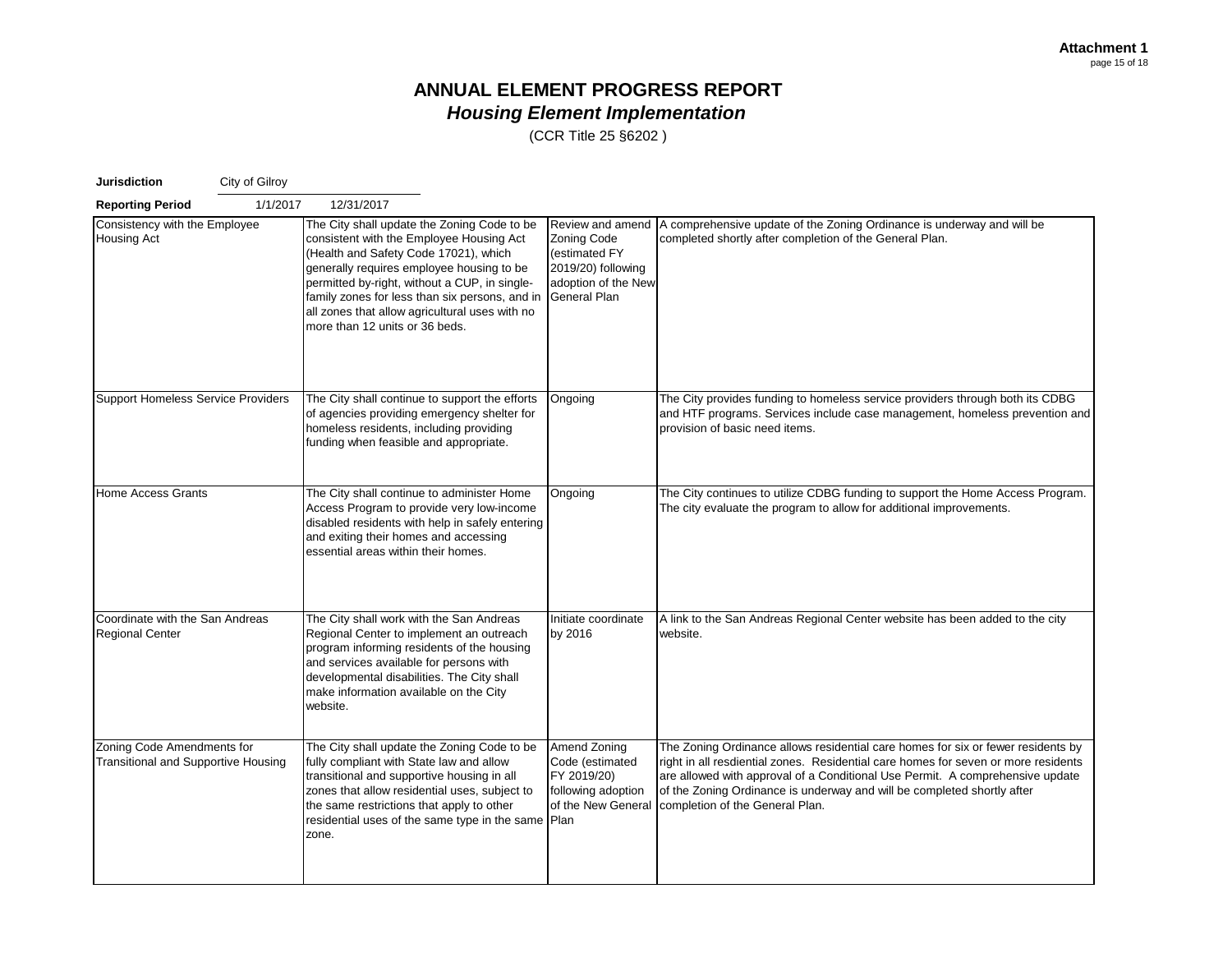| Jurisdiction                                               | City of Gilroy |                                                                                                                                                                                                                                                                                                                                                                                                                                                                                                                                       |         |                                                                                                                                                                                                                                                                                                                                                                                                                                                                                                                                                                                                          |
|------------------------------------------------------------|----------------|---------------------------------------------------------------------------------------------------------------------------------------------------------------------------------------------------------------------------------------------------------------------------------------------------------------------------------------------------------------------------------------------------------------------------------------------------------------------------------------------------------------------------------------|---------|----------------------------------------------------------------------------------------------------------------------------------------------------------------------------------------------------------------------------------------------------------------------------------------------------------------------------------------------------------------------------------------------------------------------------------------------------------------------------------------------------------------------------------------------------------------------------------------------------------|
| <b>Reporting Period</b>                                    | 1/1/2017       | 12/31/2017                                                                                                                                                                                                                                                                                                                                                                                                                                                                                                                            |         |                                                                                                                                                                                                                                                                                                                                                                                                                                                                                                                                                                                                          |
| <b>Fair Housing Counseling</b>                             |                | The City shall continue to provide funds to<br>and contract with a non-profit agency to<br>provide fair housing assistance including<br>landlord/tenant counseling, homebuyer<br>assistance, and improvement or removal of<br>identified impediments. The City shall<br>disseminate information about fair housing<br>assistance through pamphlets in City-owned<br>buildings and other public locations (e.g., City<br>Hall, Library, post office, other community<br>facilities) and by posting information on the<br>City website. | Ongoing | The City funds fair housing counseling services through its HTF program. It also<br>publishes the availability of both tenant/landlord counseling and fair housing<br>services via its website.                                                                                                                                                                                                                                                                                                                                                                                                          |
| Interagency Collaboration for Lower<br><b>Cost Housing</b> |                | The City shall continue participation in<br>Countywide housing assistance programs,<br>and collaborate with other public agencies<br>and non-profit housing sponsors in the use of<br>available programs to provide lower-cost<br>housing in Gilroy.                                                                                                                                                                                                                                                                                  | Ongoing | The City partners with the County who provides direct subsidies for two individuals<br>at an affordable housing apartment complex currently owned by the City. It will<br>continue to seek similar opportunities with the County especially in light of the<br>county's work on addressing the growing homeless problem. The city will also<br>facilitate TEFRA hearings to allow for the development and rehabilitation of<br>affordable housing units throughout the city. In Decemner, 2017, the city<br>conducted a TEFRA for an approved 75 unit senior rental housing with supportive<br>services. |
| Collaboration with Development<br>Community                |                | The City shall continue to establish<br>relationships with and provide technical<br>assistance to both for-profit and non-profit<br>development companies working in the area<br>of affordable housing, facilitating innovative<br>partnerships and collaborative approaches to<br>affordable housing development. The City<br>will especially utilize the Housing Advisory<br>Committee to address housing issues and<br>provide outreach to the development<br>community.                                                           | Ongoing | The City provides periodic Developer Roundtables to discuss current topics of<br>interest.                                                                                                                                                                                                                                                                                                                                                                                                                                                                                                               |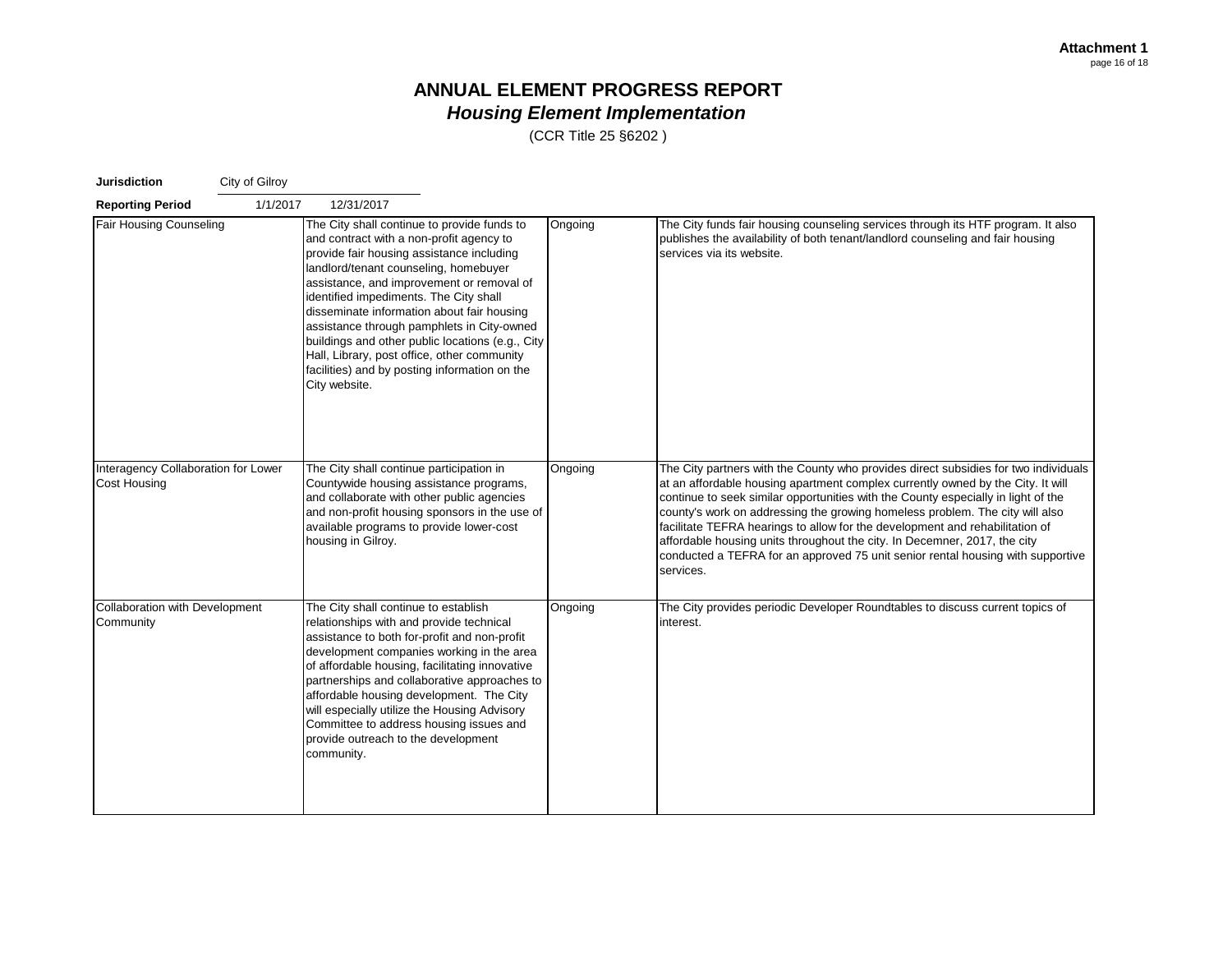| Jurisdiction                                      | City of Gilroy |                                                                                                                                                                                                                                                                                                                                                                                        |                                                                                                                                                                     |                                 |                                                                                                                                                                                                                                                                                                                                                                                                                                                                                                          |
|---------------------------------------------------|----------------|----------------------------------------------------------------------------------------------------------------------------------------------------------------------------------------------------------------------------------------------------------------------------------------------------------------------------------------------------------------------------------------|---------------------------------------------------------------------------------------------------------------------------------------------------------------------|---------------------------------|----------------------------------------------------------------------------------------------------------------------------------------------------------------------------------------------------------------------------------------------------------------------------------------------------------------------------------------------------------------------------------------------------------------------------------------------------------------------------------------------------------|
| <b>Reporting Period</b>                           | 1/1/2017       | 12/31/2017                                                                                                                                                                                                                                                                                                                                                                             |                                                                                                                                                                     |                                 |                                                                                                                                                                                                                                                                                                                                                                                                                                                                                                          |
| <b>Community Access to Housing</b><br>Information |                | To ensure the Gilroy community is provided<br>City shall evaluate the effectiveness of<br>existing outreach and community education<br>efforts and develop a comprehensive<br>outreach strategy for the delivery of housing<br>information. The outreach strategy will<br>consider various methods of delivery,<br>including print media, mailers, web-based<br>to the City of Gilroy. | the highest level of access to information, the information strategy<br>information, and other methods that consider<br>economic and cultural considerations unique | Develop housing<br>by June 2016 | Delayed due to the departure of the city's Housing Specialist. Other staff turn-over,<br>including the HCD Coordinator left for another position in May 2017, further<br>delayed this effort.                                                                                                                                                                                                                                                                                                            |
| Annual Review of Housing Element                  |                | Pursuant to HCD Requirements, the City<br>shall conduct an annual implementation<br>review of the Housing Element. The review<br>new residential development permits and<br>the Extremely Low-, Very Low- and Low-<br>approved projects; an annual estimate of<br>population from the State Department of<br>Finance; and available vacant land and<br>zoning survey.                  | will include the following information: a log of<br>completion reports; inventory of units built in<br>Income categories, an update or inventory of                 | Annually to HCD                 | While that City has been timely in the past in completion of the Annual Review of<br>the Housing Element, the departure of both the City's Housing Specialist and<br>manager of Housing and Community Development delayed the preparation of this<br>report. Due to HUD's delayed notice of CDBG funding the city's entitlement<br>allocation in August 2017 and delays in finding temporary staff to assist with the<br>housing programs, various implementation activities have been delayed, as well. |